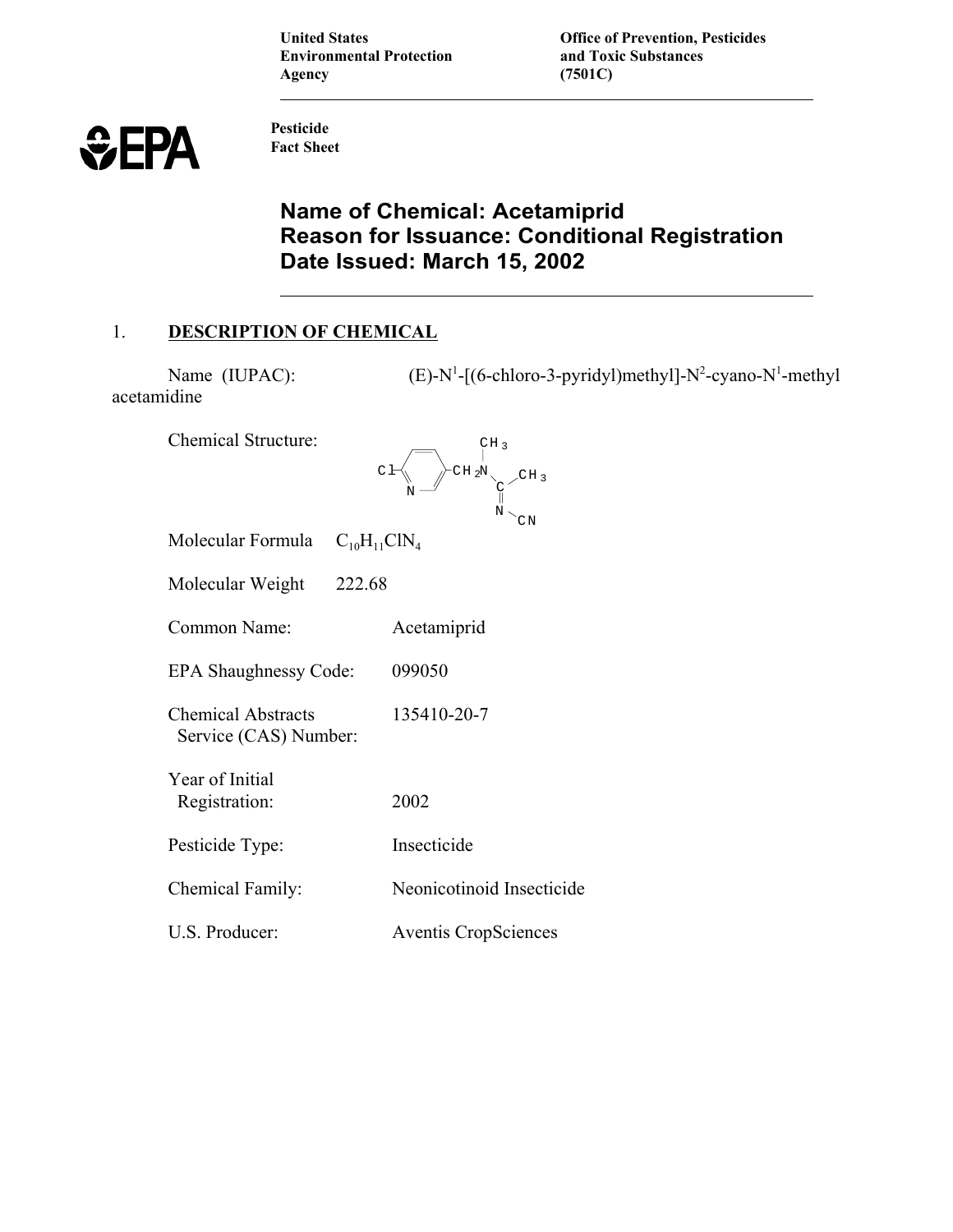# 2. **USE PATTERNS AND FORMULATIONS**

| <b>Application Sites:</b>     | Control of Sucking-Type Insects on Leafy Vegetables,<br>Fruiting Vegetables, Cole Crops, Citrus Fruits, Pome Fruits,<br>Grapes, Cotton, and Ornamental Plants and Flowers. |
|-------------------------------|----------------------------------------------------------------------------------------------------------------------------------------------------------------------------|
| <b>Types of Formulations:</b> | 99.5% technical product                                                                                                                                                    |
|                               | 70% WP end-use product                                                                                                                                                     |
|                               | 70% WSP end use product                                                                                                                                                    |
|                               | $0.006\%$ RTU end use product                                                                                                                                              |
|                               | Types and Method of Application: Ground and aerial application using standard<br>commercial sprayers                                                                       |
| <b>Application Rates:</b>     | Application rates a maximum of 0.55 pounds active ingredient per<br>acre per season.                                                                                       |
| Carrier:                      | Water                                                                                                                                                                      |

# **Physical Characteristics**

| <b>Property</b>                                                              | <b>Technical</b>                                                                                                                                                                                         |
|------------------------------------------------------------------------------|----------------------------------------------------------------------------------------------------------------------------------------------------------------------------------------------------------|
| Physical State                                                               | Solid, Powder                                                                                                                                                                                            |
| Color                                                                        | 99.9% PAI white powder<br>TGAI Yellowish (very pale)                                                                                                                                                     |
| Odor                                                                         | Odorless                                                                                                                                                                                                 |
| Melting Point (99.7 TGAI)                                                    | 98.9°C                                                                                                                                                                                                   |
| Solubility in Water (distilled)<br>pH <sub>5</sub><br>pH <sub>7</sub><br>pH9 | 4.25 x 10 <sup>+3</sup> mg/L at 25 $^{\circ}$ C<br>3.48 x 10 <sup>+3</sup> mg/L at 25 $^{\circ}$ C<br>2.95 x 10 <sup>+3</sup> mg/L at 25 $^{\circ}$ C<br>3.96 x 10 <sup>+3</sup> mg/L at 25 $^{\circ}$ C |
| Vapor Pressure                                                               | $1 \times 10^{-8}$ mm Hg                                                                                                                                                                                 |
| <b>Octanol/Water Partition</b><br>Coefficient                                | $Kow = 6.27$<br>Log K <sub>ow</sub> = 0.8 @ 20 °C<br>No significant variations with pH                                                                                                                   |
| pKa                                                                          | $0.7 \ (\omega\ 25^{\circ}\mathrm{C})$                                                                                                                                                                   |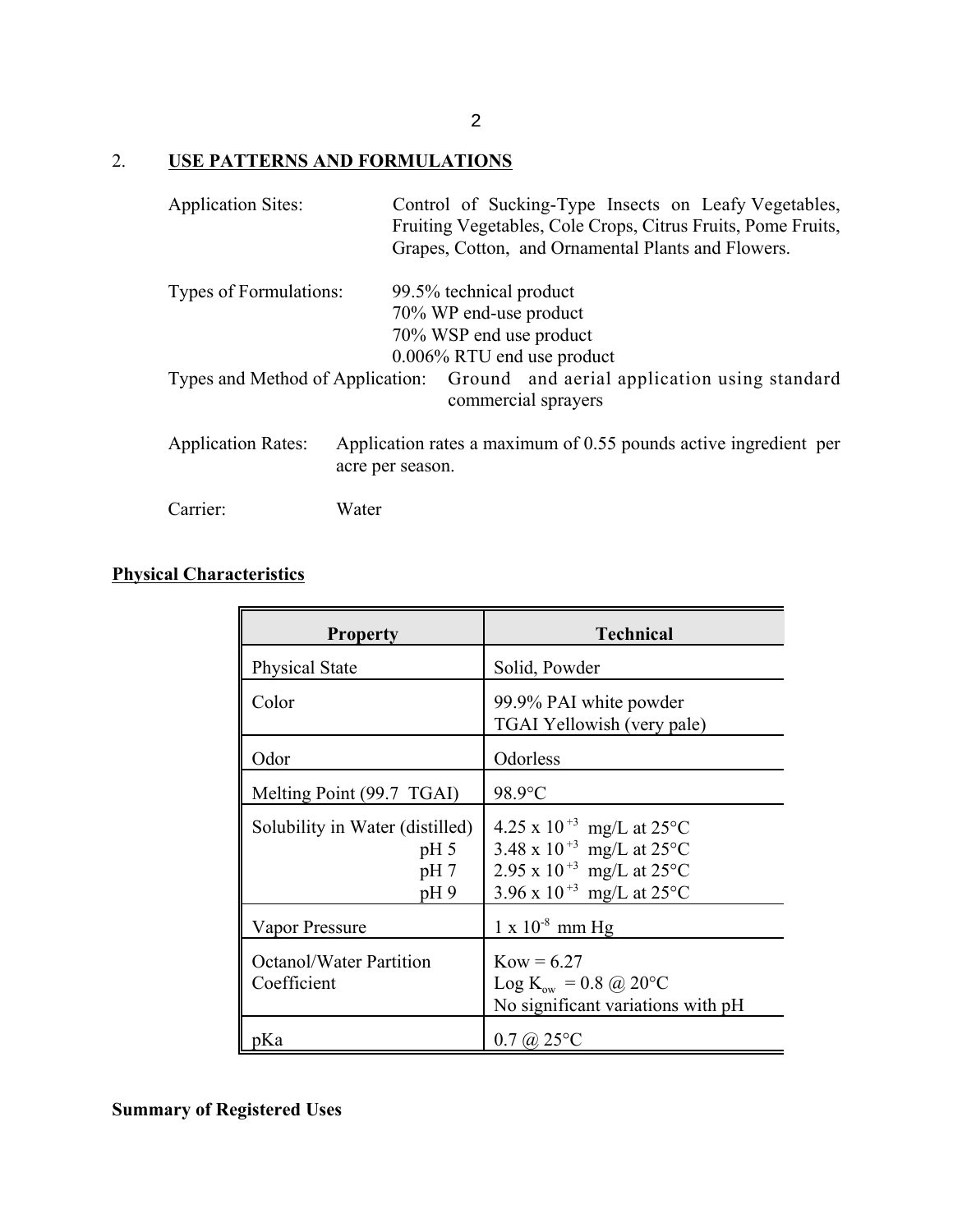| Summary of Use Information for the Insecticide Acetamiprid |                          |                                                                                                                 |                                                                                                |                       |  |
|------------------------------------------------------------|--------------------------|-----------------------------------------------------------------------------------------------------------------|------------------------------------------------------------------------------------------------|-----------------------|--|
| Formulation                                                | Method of<br>Application | <b>Target Crops</b>                                                                                             | Application Rate, Frequency, and<br>Seasonal<br>Timing<br>Rate                                 |                       |  |
| Assail™<br><b>Broadcast</b><br>70% a.i.<br>Foliar          |                          | Cotton                                                                                                          | 4 apps/season; 28-day PHI; 7-day<br>Retreatment Interval (RTI)                                 | $0.4$ lb ai/A         |  |
| wettable<br>powder                                         | (aerial or<br>ground)    | Leafy Vegetables                                                                                                | 5 apps/season; 7-day PHI; 7-day RTI                                                            | $0.375$ lb ai/A       |  |
|                                                            |                          | Cole Crops                                                                                                      | 5 apps/season; 7-day PHI; 7-day RTI                                                            | $0.375$ lb ai/A       |  |
|                                                            |                          | <b>Fruiting Vegetables</b>                                                                                      | 4 apps/season; 7-day PHI; 7-day RTI                                                            | $0.30$ lb ai/A        |  |
|                                                            |                          | <b>Citrus Fruits</b>                                                                                            | 4 apps/season at 0.075 lb ai/A<br>$+$<br>1 app at 0.25 lb ai/A; 7-day PHI; 7-day<br><b>RTI</b> | $0.55$ lb ai/A        |  |
|                                                            |                          | Pome Fruit                                                                                                      | 4 apps/season; 7-day PHI; 12-day RTI                                                           | $0.60$ lb ai/A        |  |
|                                                            |                          | Grapes                                                                                                          | 2 apps/season; 7-day PHI; 14-day RTI                                                           | $0.10$ lb ai/A        |  |
| Directed<br><b>Pristine<sup>TM</sup></b>                   |                          | Leafy Vegetables                                                                                                | Same as for agricultural crops                                                                 | Less than for         |  |
| $0.006\%$<br>ready-to-use                                  | foliar spray             | Cole Crops                                                                                                      |                                                                                                | agricultural<br>crops |  |
| liquid                                                     |                          | <b>Fruiting Vegetables</b>                                                                                      |                                                                                                |                       |  |
|                                                            |                          | <b>Citrus Fruits</b>                                                                                            |                                                                                                |                       |  |
|                                                            |                          | Pome Fruit                                                                                                      |                                                                                                |                       |  |
|                                                            |                          | Flowers and<br><b>Ornamental Plants</b>                                                                         |                                                                                                |                       |  |
| Chipco™<br>70% a.i.<br>water-soluble<br>packets            | Directed<br>foliar spray | Flowers and<br><b>Ornamental Plants</b><br>grown outdoors, in<br>greenhouses,<br>shadehouses, and<br>lathhouses | 5 apps/season; 7-day RTI; do not apply<br>to bearing fruit trees or vegetables.                | $0.55$ lb<br>ai/A     |  |

# 3. **SCIENCE FINDINGS**

### **Summary Science Statements**

## **Health Findings**

- Acetamiprid pesticide has been classified as a "unlikely" human carcinogen.<br>• In mammals, acetaming caused generalized, nonspecific toxicity and did
- In mammals, acetamiprid caused generalized, nonspecific toxicity and did not appear to have specific target organ toxicity.
- Aggregate exposure to acetamiprid resulting from the requested uses are not expected to exceed the Agency's level of concern (MOEs range from 100 to 110,000) for any population subgroup, including infants and children
- ! Acetamiprid has relatively low acute and chronic toxicity in mammals and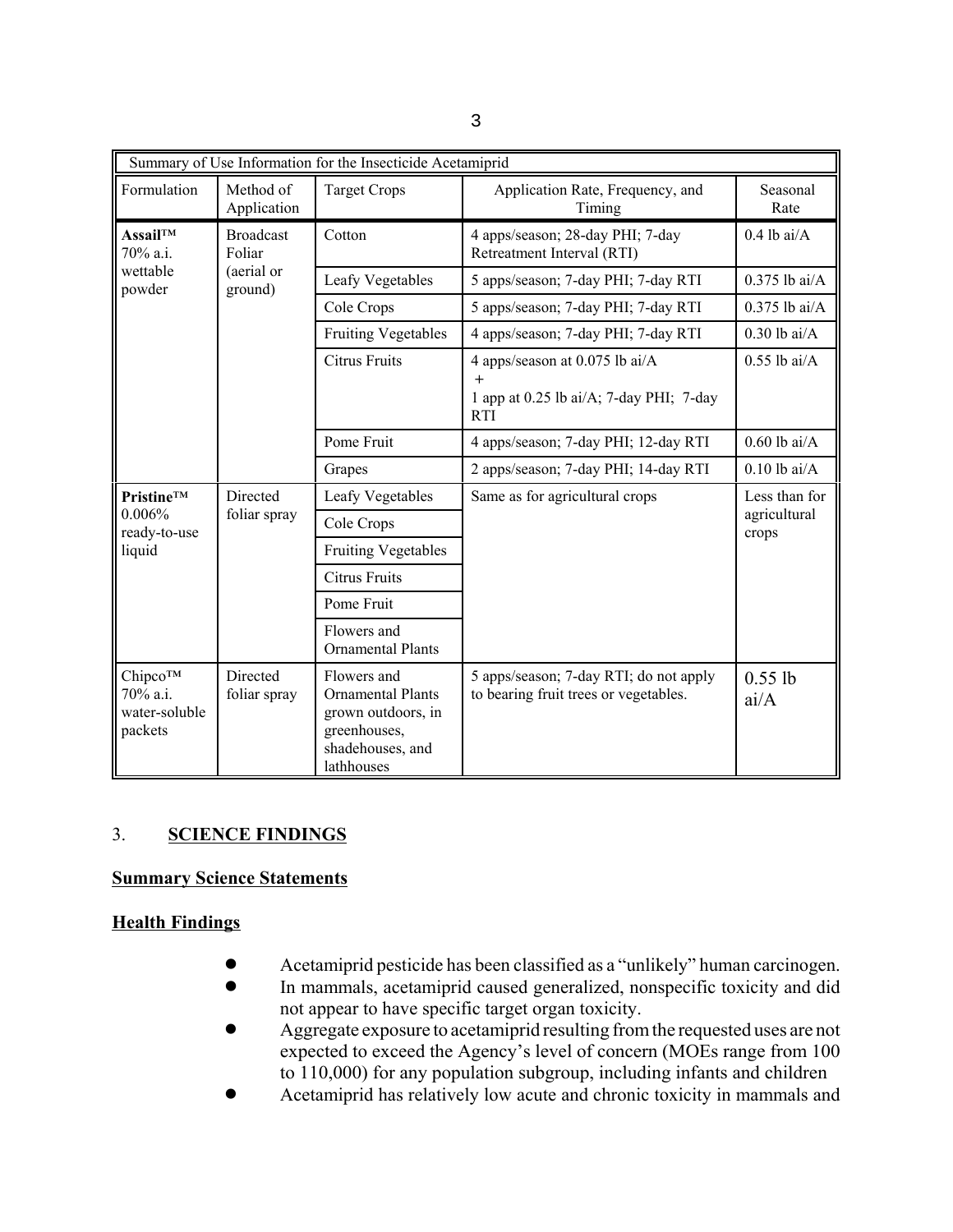there was no evidence of carcinogenicity, neurotoxicity, mutagenicity and/or endoctrine disruption

- ! Aggregate risk estimates for acetamiprid for food and water do not exceed the Agency's level of concern for acute and chronic levels of exposure.
- . ! FQPA Safety Factor of 3 due to qualitative evidence of increased susceptibility following pre-/postnatal exposure in the 2 generation reproductive study in rats.

### ACUTE AND CHRONIC EXPOSURE AND RISK:

! The Agency calculated exposures from food, drinking water, occupational, and residential routes of exposure for the appropriate age groups in the population. The Agency also calculated aggregate risks for acute and chronic exposures. The values were all below the level of concern.

### **Acute dietary exposure**:

The dietary (food only) exposure estimate is greatest for the population subgroup composed of children ages 1-6 years. Acute dietary exposure is estimated to be  $0.039606$  mg/kg  $(95<sup>th</sup>$  percentile of exposure), which is equal to 40% of the acute population-adjusted dose (aPAD =  $0.10$  mg/kg: FQPA safety factor  $=1$ ).

The lowest acute aggregate exposure DWLOC is 600 ppb (children 1-6 years) and is greater than the acute surface water DWEC of 17 ppb.

### **Short- and Intermediate-term exposure:**

The lowest short- and intermediate-term DWLOC is 400 ppb for multiple population subgroups. This is significantly greater than the chronic DWEC of 4 ppb.

### **Chronic dietary exposure:**

The dietary (food only) exposure estimate is greatest for the population subgroup composed of children ages 1-6 years. Chronic dietary exposure is estimated to be 0.014687 mg/kg/day, which is equal to 64% of the chronic population-adjusted dose (cPAD =  $0.023$  mg/kg/day: FQPA safety factor  $=3$ ).

The lowest chronic aggregate exposure DWLOC is 80 ppb (children 1-6 years old) and is greater than the chronic DWEC of 4 ppb.

All of the acute, short-term, intermediate-term, and chronic DWLOC's are based on conservative estimates of dietary and non-dietary exposures and are greater than their respective DWECs; therefore, aggregate exposure to acetamiprid resulting from the requested uses is not expected to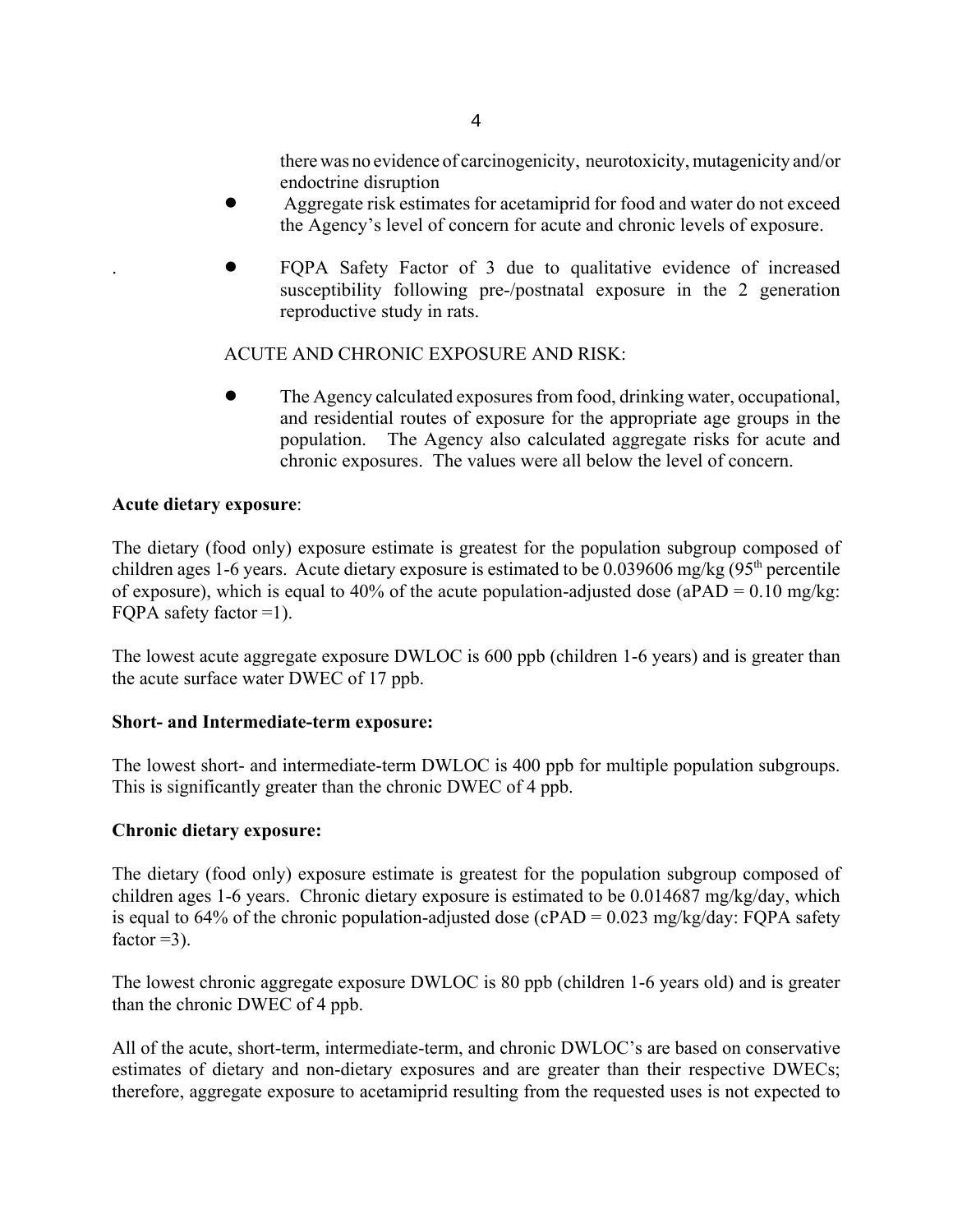exceed the Agency's level of concern for any population subgroup, including those of infants and children.

## **Occupational:**

Since both dermal and inhalation endpoints were based on the same studies and the same toxicological effects for short- , intermediate-, and long-term exposures, the route specific MOE's were combined into a total MOE. The level of concern for occupational risks is an MOE less than 100. For the requested foliar uses, the lowest MOE for short- and intermediate-term handlers is 100 and for long-term handlers is 460. The lowest MOE for short- and intermediate-term postapplication exposure is 190 and for long-term postapplication exposure is 90 on the day of application for activities such as hand harvesting and pruning. One day following application, this MOE is 100. Therefore, a 24 hour REI will be included on the label and the risks to handlers and for postapplication exposure will not exceed the Agency's level of concern.

# **Ecological Effects Risk and Environmental Fate Findings**

# ENVIRONMENTAL FATE:

- Acetamiprid degrades rapidly by aerobic soil metabolism
- No major issues for soil mobility since low use rate and rapid degradation reduce the amount for offsite movement.
- ! Environmental residues in drinking water are predicted to be low.
- ! Acetamiprid will not bioaccumulate in fish and in sediment.
- ! Acetamiprid poses low risks to the environment relative to most other insecticides

## ECOLOGICAL EFFECTS:

- Acetamiprid use would pose minimal risk to fish and wildlife
- Toxicity of acetamiprid is selective to insects, but some uses may pose risk to certain non-target aquatic invertebrates.
- Acetamiprid is only moderately toxic to bees.
- ! Acetamiprid use would generally pose low risk to threatened and endangered species
- Acetamiprid use would pose minimal risk to non target plants
- Moderate risk to be mitigated by label restrictions and warning.

 $\bullet$ 

# **Benefits Findings:**

- Registration of acetamiprid, with its low acute risk to mammals, birds, fish, and invertebrates, will support EPA's goals of finding less toxic products.
- ! This pesticide will be a significant organophosphate (OP) replacement for the labeled uses.

## **Toxicology Characteristics**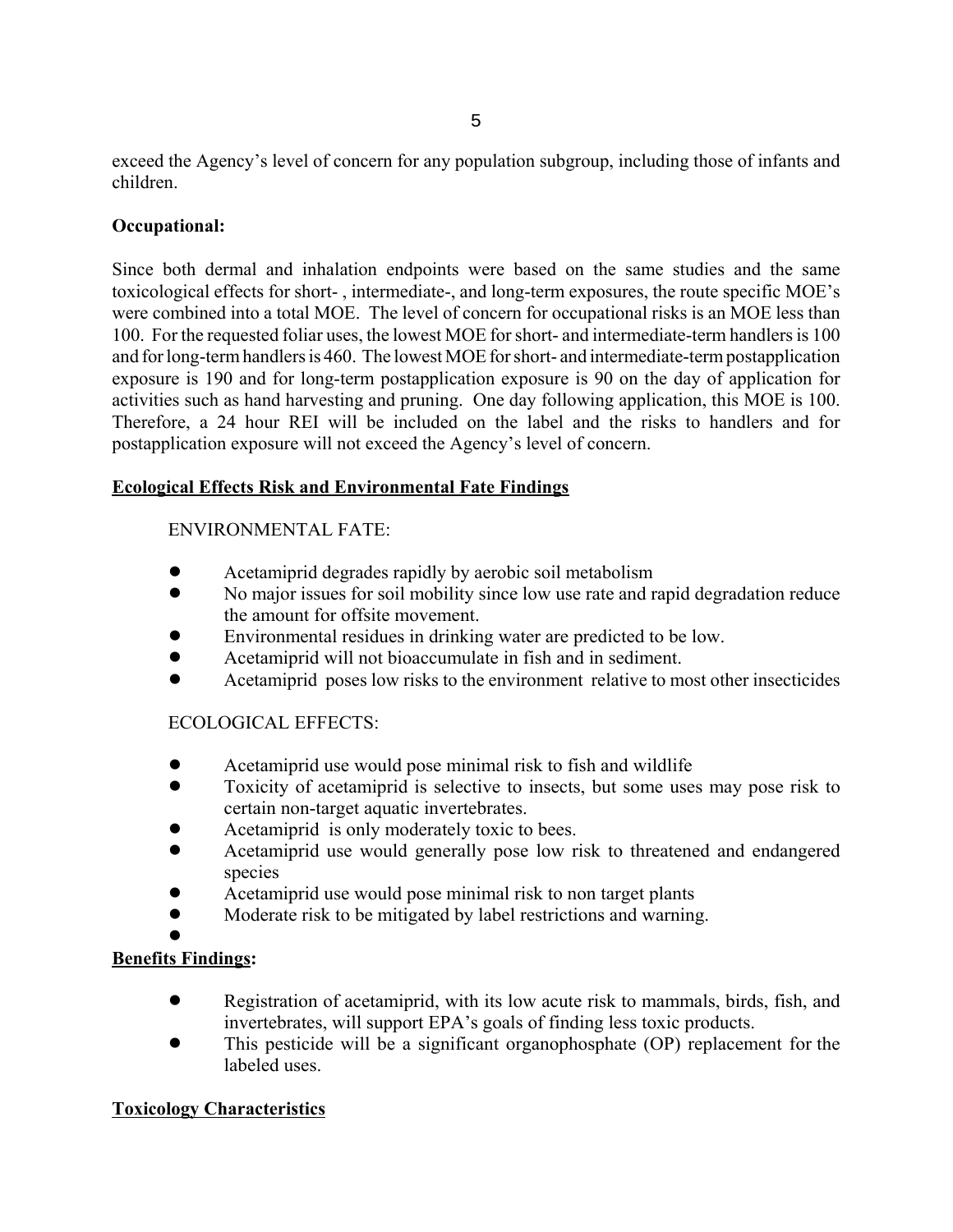| <b>Acute Toxicity of Acetamiprid Technical</b> |                                                                                                                                                |                             |  |  |
|------------------------------------------------|------------------------------------------------------------------------------------------------------------------------------------------------|-----------------------------|--|--|
| <b>Guideline</b><br><b>Study Type</b><br>No.   |                                                                                                                                                | <b>Toxicity</b><br>Category |  |  |
| 870.1000                                       | Acute Oral - rat                                                                                                                               | $\mathbf{I}$                |  |  |
| 870.1100                                       | Acute Dermal - rat                                                                                                                             | III                         |  |  |
| 870.1200                                       | Acute Inhalation - rat                                                                                                                         | III                         |  |  |
| 870.2400                                       | Primary Eye Irritation - rabbit                                                                                                                | IV                          |  |  |
| 870.2500                                       | Primary Skin Irritation - rabbit                                                                                                               | IV                          |  |  |
| 870.2600                                       | Dermal sensitization - guinea pig                                                                                                              |                             |  |  |
|                                                | <b>Acute Toxicity of Acetamiprid End-Use Products</b><br>Assail 70%WP and Chipco brand Tristar 70%WSP<br>and (Pristine RTU 0.006% acetamiprid) |                             |  |  |
| <b>Guideline</b><br>No.                        | <b>Study Type</b><br><b>Toxicity</b><br>Category                                                                                               |                             |  |  |
| 870.1000                                       | Acute Oral - rat                                                                                                                               | III (IV)                    |  |  |
| 870.1100                                       | Acute Dermal - rat                                                                                                                             |                             |  |  |
| 870.1200                                       | Acute Inhalation - rat                                                                                                                         |                             |  |  |
| 870.2400                                       | Primary Eye Irritation - rabbit                                                                                                                | IV $(IV)$                   |  |  |
| 870.2500                                       | Primary Skin Irritation - rabbit                                                                                                               | IV $(IV)$                   |  |  |
| 870.2600                                       | Dermal sensitization - guinea pig                                                                                                              | neg.                        |  |  |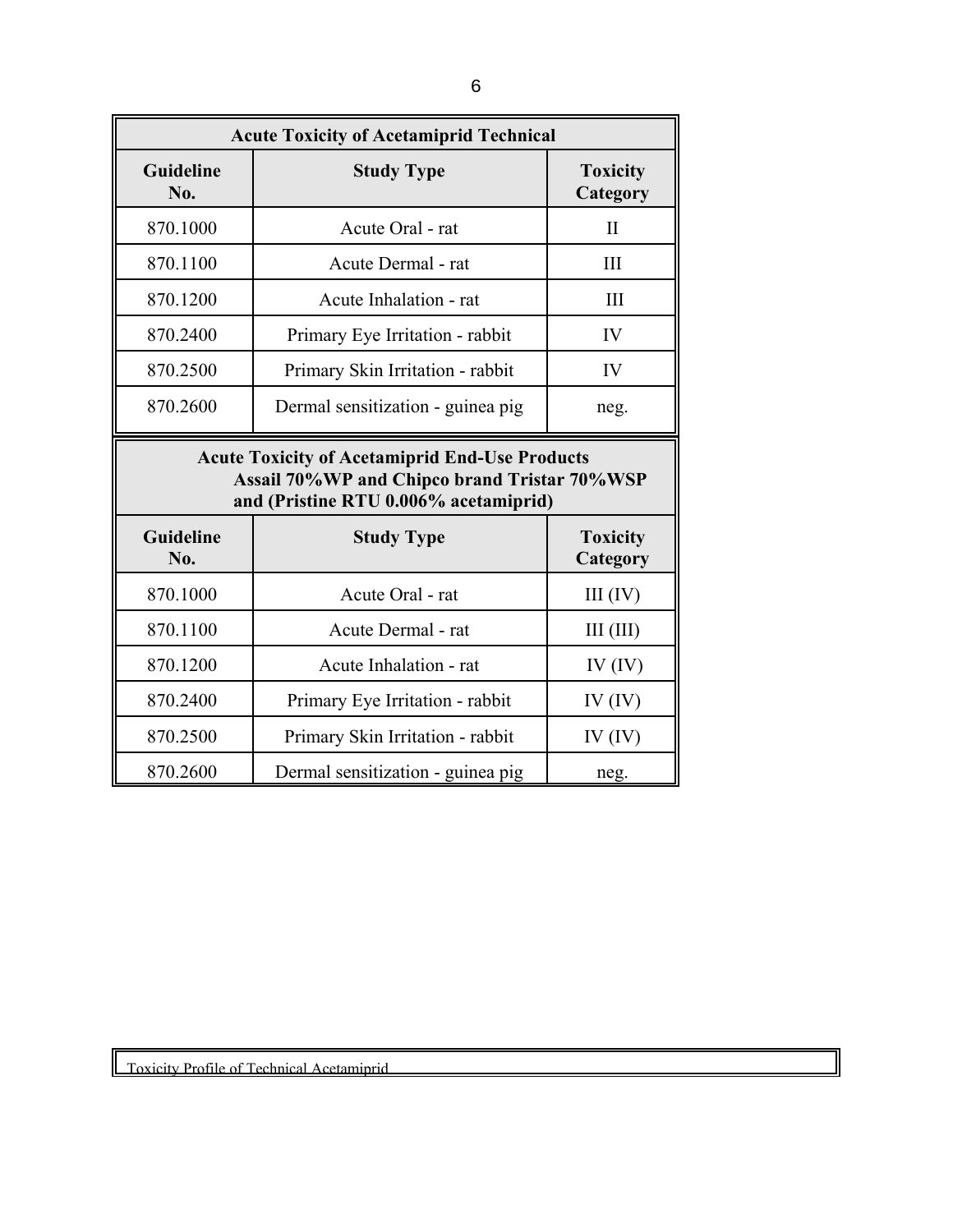| Guideline No./Study Type                    | <b>Results</b>                                                                                                                                                                                                                                                                                                                                                                                                                                                                                                                                                                                                            |
|---------------------------------------------|---------------------------------------------------------------------------------------------------------------------------------------------------------------------------------------------------------------------------------------------------------------------------------------------------------------------------------------------------------------------------------------------------------------------------------------------------------------------------------------------------------------------------------------------------------------------------------------------------------------------------|
| 870.3100<br>13-Week feeding - rat           | <b>NOAEL</b> : 12.4/14.6 mg/kg/day (M/F)<br><b>LOAEL</b> : 50.8/56.0 mg/kg/day (M/F: decreased BW, BW gain and food<br>consumption).                                                                                                                                                                                                                                                                                                                                                                                                                                                                                      |
| 870.3100<br>13-Week feeding - mouse         | <b>NOAEL</b> : 106.1/129.4 mg/kg/day (M/F)<br>LOAEL: 211.1/249.1 mg/kg/day (reduced BW and BW gain, decreased<br>glucose and cholesterol levels, reduced absolute organ weights).                                                                                                                                                                                                                                                                                                                                                                                                                                         |
| 870.3150<br>3-Month feeding - dog           | NOAEL: 13/14 mg/kg/day (M/F)<br><b>LOAEL</b> : 32 mg/kg/day (reduced BW gain in both sexes).                                                                                                                                                                                                                                                                                                                                                                                                                                                                                                                              |
| 870.3200<br>21-Day dermal toxicity - rabbit | NOAEL: 1000 mg/kg/day (HDT)<br>$LOAEL: >1000$ mg/kg/day                                                                                                                                                                                                                                                                                                                                                                                                                                                                                                                                                                   |
| 870.3700<br>Developmental toxicity - rat    | Maternal NOAEL: 16 mg/kg/day<br>Maternal LOAEL: 50 mg/kg/day (reduced BW & BW gain and food<br>consumption, increased liver weights).<br>Developmental NOAEL: 16 mg/kg/day<br>Developmental LOAEL: 50 mg/kg/day (increased incidence of<br>shortening of the $13th$ rib)                                                                                                                                                                                                                                                                                                                                                  |
| 870.3700<br>Developmental toxicity - rabbit | Maternal NOAEL: 15 mg/kg/day<br>Maternal LOAEL: 30mg/kg/day (BW loss and decreased food<br>consumption).<br>Developmental NOAEL: 30 mg/kg/day (HDT)<br>Developmental LOAEL: > 30 mg/kg/day                                                                                                                                                                                                                                                                                                                                                                                                                                |
| 870.3800<br>2-Generation reproduction - rat | Parental systemic NOAEL: 17.9/21.7 mg/kg/day (M/F)<br>Parental systemic LOAEL: 51.0/60.1 mg/kg/day (M/F) (decreased body<br>weight, body weight gain and food consumption).<br>Offspring systemic NOAEL: 17.9/21.7 mg/kg/day (M/F)<br>Offspring systemic LOAEL: 51.0/60.1 mg/kg/day (M/F: reductions in<br>pup weight, litter size, viability and weaning indices; delay in age to attain<br>preputial separation and vaginal opening).<br>Reproductive NOAEL: 17.9/21.7 mg/kg/day (M/F)<br>Reproductive LOAEL: 51.0/60.1 mg/kg/day (M/F: reductions in litter<br>weights and individual pup weights on day of delivery). |
| 870.4100<br>1-Year oral - dog               | NOAEL: 20/21 mg/kg/day (M/F)<br>LOAEL: 55/61 mg/kg/day (M/F: initial BW loss and overall reduction in<br>BW gain).                                                                                                                                                                                                                                                                                                                                                                                                                                                                                                        |
| 870.4200<br>Carcinogenicity - mouse         | <b>NOAEL</b> : 20.3/75.9 mg/kg/day (M/F)<br>LOAEL: 65.6/214.6 mg/kg/day (M/F: decreased BW & BW gain and<br>amyloidosis in numerous organs (M) and decreased BW and BW gain<br>(F)). Not oncogenic under conditions of study.                                                                                                                                                                                                                                                                                                                                                                                             |
| 870.4300<br>Chronic/carcinogenicity - rat   | <b>NOAEL</b> : $7.1/8.8$ mg/kg/day (M/F)<br>LOAEL: 17.5/22.6 mg/kg/day (M/F, decreases in mean BW & BW gain<br>(F) and hepatocellular vacuolation (M))<br>Evidence of treatment-related increase in mammary tumors was not<br>statistically significant.                                                                                                                                                                                                                                                                                                                                                                  |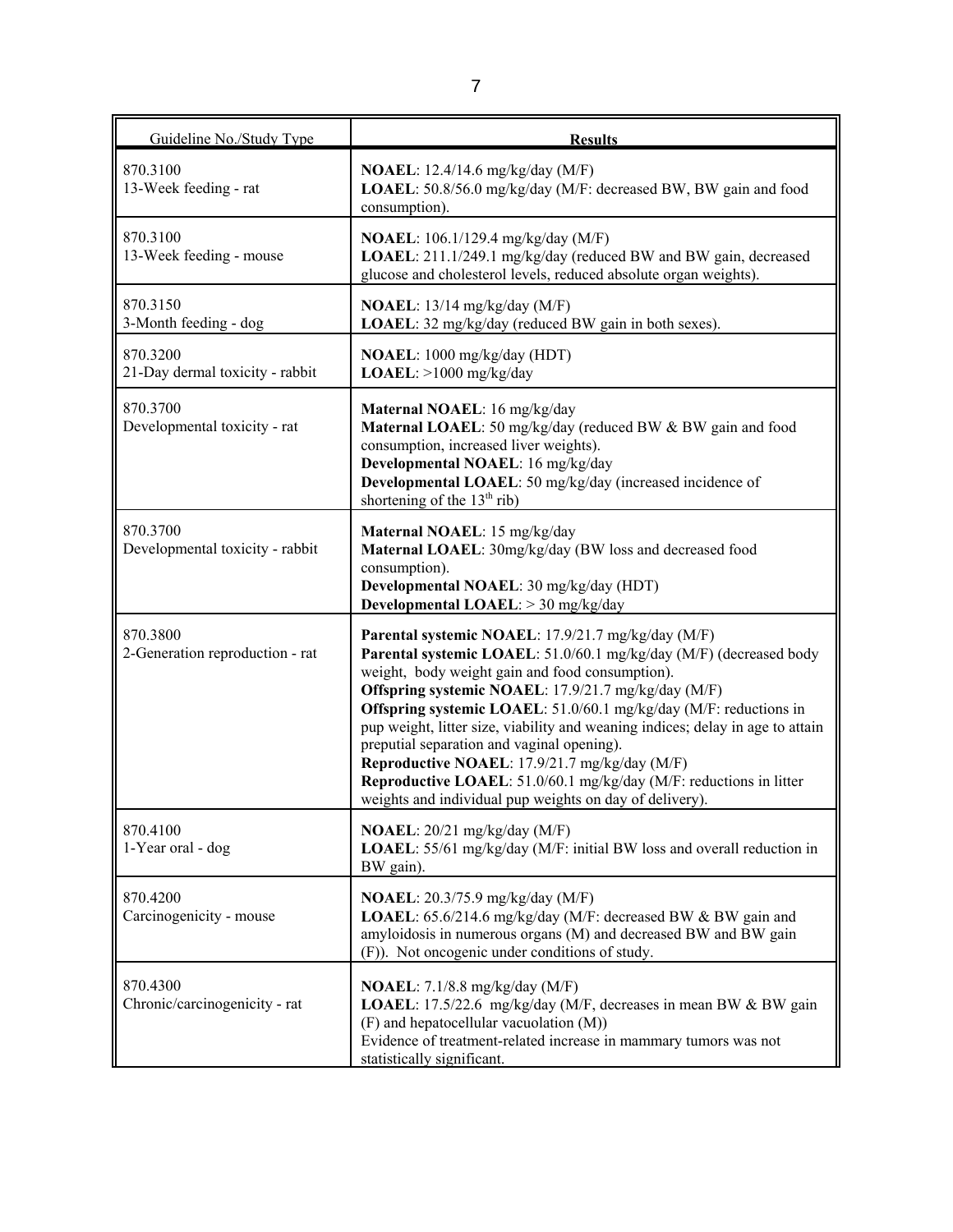| Guideline No./Study Type                                                             | <b>Results</b>                                                                                                                                                                                                                                                                                                                                                                                                                                                                                                                                                      |
|--------------------------------------------------------------------------------------|---------------------------------------------------------------------------------------------------------------------------------------------------------------------------------------------------------------------------------------------------------------------------------------------------------------------------------------------------------------------------------------------------------------------------------------------------------------------------------------------------------------------------------------------------------------------|
| 870.5100<br>Salmonella typhimurium/E. coli<br>Reverse gene mutation assay            | Not mutagenic under the conditions of the study.                                                                                                                                                                                                                                                                                                                                                                                                                                                                                                                    |
| 870.5300<br>Mammalian cells in culture<br>Forward gene mutation assay -<br>CHO cells | Not mutagenic under the conditions of the study.                                                                                                                                                                                                                                                                                                                                                                                                                                                                                                                    |
| 870.5375<br>In vitro mammalian chromosomal<br>aberrations - CHO cells                | Acetamiprid is a clastogen under the conditions of the study.                                                                                                                                                                                                                                                                                                                                                                                                                                                                                                       |
| 870.5385<br>In vivo mammalian chromosome<br>aberrations - rat bone marrow            | Acetamiprid did not induce a significant increase in chromosome<br>aberrations in bone marrow cells when compared to the vehicle control<br>group.                                                                                                                                                                                                                                                                                                                                                                                                                  |
| 970.5395<br>In vivo mammalian cytogenetics -<br>micronucleus assay in mice           | Acetamiprid is not a clastogen in the mouse bone marrow micronucleus<br>test.                                                                                                                                                                                                                                                                                                                                                                                                                                                                                       |
| 870.5550<br>UDS assay in primary rat<br>hepatocytes/mammalian cell<br>culture        | Acetamiprid tested negatively for UDS in mammalian hepatocytes in vivo.                                                                                                                                                                                                                                                                                                                                                                                                                                                                                             |
| 870.6200<br>Acute neurotoxicity - rat                                                | NOAEL: 10 mg/kg<br>LOAEL: 30 mg/kg (reduction in locomotor activity).                                                                                                                                                                                                                                                                                                                                                                                                                                                                                               |
| 870.6200<br>Subchronic neurotoxicity - rat                                           | <b>NOAEL</b> : 14.8/16.3 mg/kg/day (M/F)<br>LOAEL: 59.7/67.6 mg/kg/day (M/F: reductions in BW, BW gain, food<br>consumption and food efficiency).                                                                                                                                                                                                                                                                                                                                                                                                                   |
| N/A<br>28-Day feeding - dog                                                          | <b>NOAEL:</b> 16.7/19.1 mg/kg/day (M/F)<br>LOAEL: 28.0/35.8 mg/kg/day (reduced BW gain).                                                                                                                                                                                                                                                                                                                                                                                                                                                                            |
| 870.7485<br>Metabolism - rat                                                         | Extensively and rapidly metabolized. Metabolites 79-86% of<br>administered dose. Profiles similar for males and females for both oral<br>and intravenous dosing. Three-seven percent of dose recovered in urine<br>and feces as unchanged test article. Urinary and fecal metabolites from<br>15-day repeat dose experiment only showed minor differences from<br>single-dose test. Initial Phase I biotransformation: demethylation of<br>parent. 6-chloronicotinic acid most prevalent metabolite. Phase II<br>metabolism shown by increase in glycine conjugate. |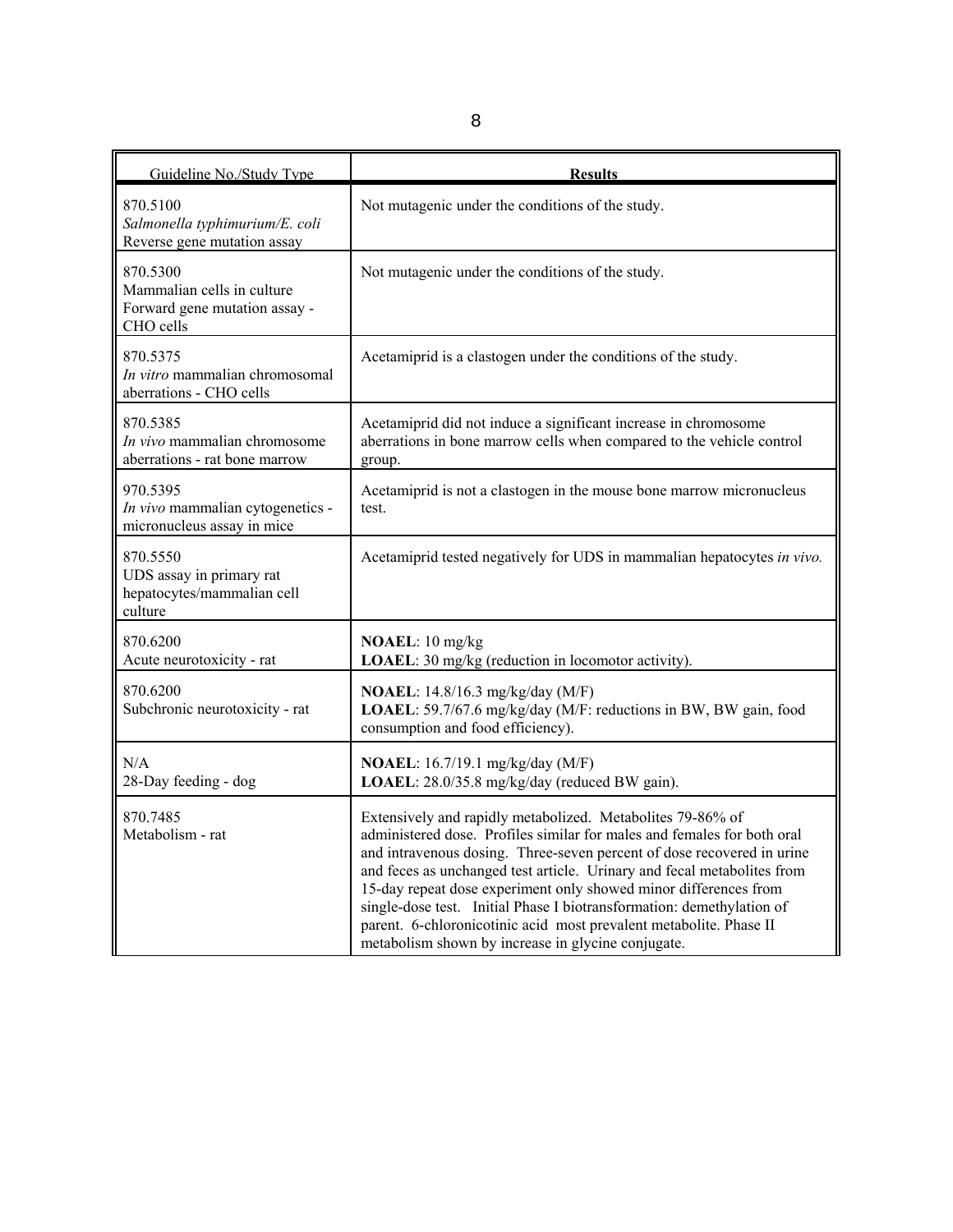| Guideline No./Study Type                                      | <b>Results</b>                                                                                                                                                                                                                                                                                                                                                                                                                                                                                                                                                                                                                                                                                                                                                                                                                                                                                                                                                                                                                                                                                                                                            |
|---------------------------------------------------------------|-----------------------------------------------------------------------------------------------------------------------------------------------------------------------------------------------------------------------------------------------------------------------------------------------------------------------------------------------------------------------------------------------------------------------------------------------------------------------------------------------------------------------------------------------------------------------------------------------------------------------------------------------------------------------------------------------------------------------------------------------------------------------------------------------------------------------------------------------------------------------------------------------------------------------------------------------------------------------------------------------------------------------------------------------------------------------------------------------------------------------------------------------------------|
| 870.7485<br>Metabolism - mice, rats, rabbits<br>Special study | Male mice, rats or rabbits were administered single doses of acetamiprid<br>by gavage, intraperitoneal injection (i.p.) or intravenous injection (i.v.) up<br>to 60 mg/kg. The animals were assessed for a variety of neurobehavioral<br>parameters. <i>In vitro</i> experiments were also done using isolated ileum<br>sections from guinea pigs to assess contractile responses in the absence<br>and presence of agonists (acetylcholine, histamine diphosphate, barium<br>chloride and nicotine tartrate). Acetamiprid was also assessed via i.v. in<br>rabbits for effects on respiratory rate, heart rate and blood pressure; via<br>gavage in mice for effects on gastrointestinal motility; and via i.p. in rats<br>for effects on water and electrolyte balance in urine, and blood<br>coagulation, hemolytic potential and plasma cholinesterase activity.<br>Based on a number of neuromuscular, behavioral and physiological<br>effects of acetamiprid in male mice, under the conditions of this study,<br>a overall NOAEL of 10 mg/kg (threshold) and LOAEL of 20 mg/kg<br>could be estimated for a single dose by various exposure routes. |
| \$870.7600<br>Dermal absorption                               | The majority of the dose was washed off with the percent increasing with<br>dose. Skin residue was the next largest portion of the dose with the percent<br>decreasing with dose. In neither case was there evidence of an exposure<br>related pattern. Absorption was small and increased with duration of<br>exposure. Since there are no data to demonstrate that the residues<br>remaining on the skin do not enter the animal, then as a conservative<br>estimate of dermal absorption, residues remaining on the skin will be<br>added to the highest dermal absorption value. The potential total<br>absorption at 24 hours could be approximately 30%.                                                                                                                                                                                                                                                                                                                                                                                                                                                                                            |

# **Toxicological Endpoints**

| Summary of Toxicological Dose and Endpoints for Acetamiprid for Use in Human Risk Assessment |                                                                              |                                                          |                                                                                                                                                                                      |  |  |
|----------------------------------------------------------------------------------------------|------------------------------------------------------------------------------|----------------------------------------------------------|--------------------------------------------------------------------------------------------------------------------------------------------------------------------------------------|--|--|
| Exposure<br>Scenario                                                                         | Dose Used in Risk<br>Assessment, UF                                          | FQPA SF <sup>*</sup> and Endpoint<br>for Risk Assessment | Study and Toxicological Effects                                                                                                                                                      |  |  |
| <b>Acute Dietary</b><br>general population<br>including infants<br>and children              | $NOAEL = 10$ mg/kg<br>$UF = 100$<br>Acute $RfD = 0.10$<br>mg/kg/day          | $FOPA SF = 1$<br>$aPAD = 0.10$ mg/kg/day                 | Acute mammalian neurotoxicity<br>study in the rat<br>$LOAEL = 30$ mg/kg based on<br>reduction in locomotor activity<br>in males.                                                     |  |  |
| Chronic Dietary<br>all populations                                                           | $NOAEL = 7.1$ mg/kg/day<br>$UF = 100$<br>Chronic $RfD =$<br>$0.07$ mg/kg/day | $FOPA SF = 3$<br>$cPAD = 0.023$ mg/kg/day                | Chronic/oncogenicity study in<br>the rat<br>$LOAEL = 17.5$ mg/kg/day based<br>on reduced body weight and<br>body weight gain (females) and<br>hepatocellular vacuolation<br>(males). |  |  |

9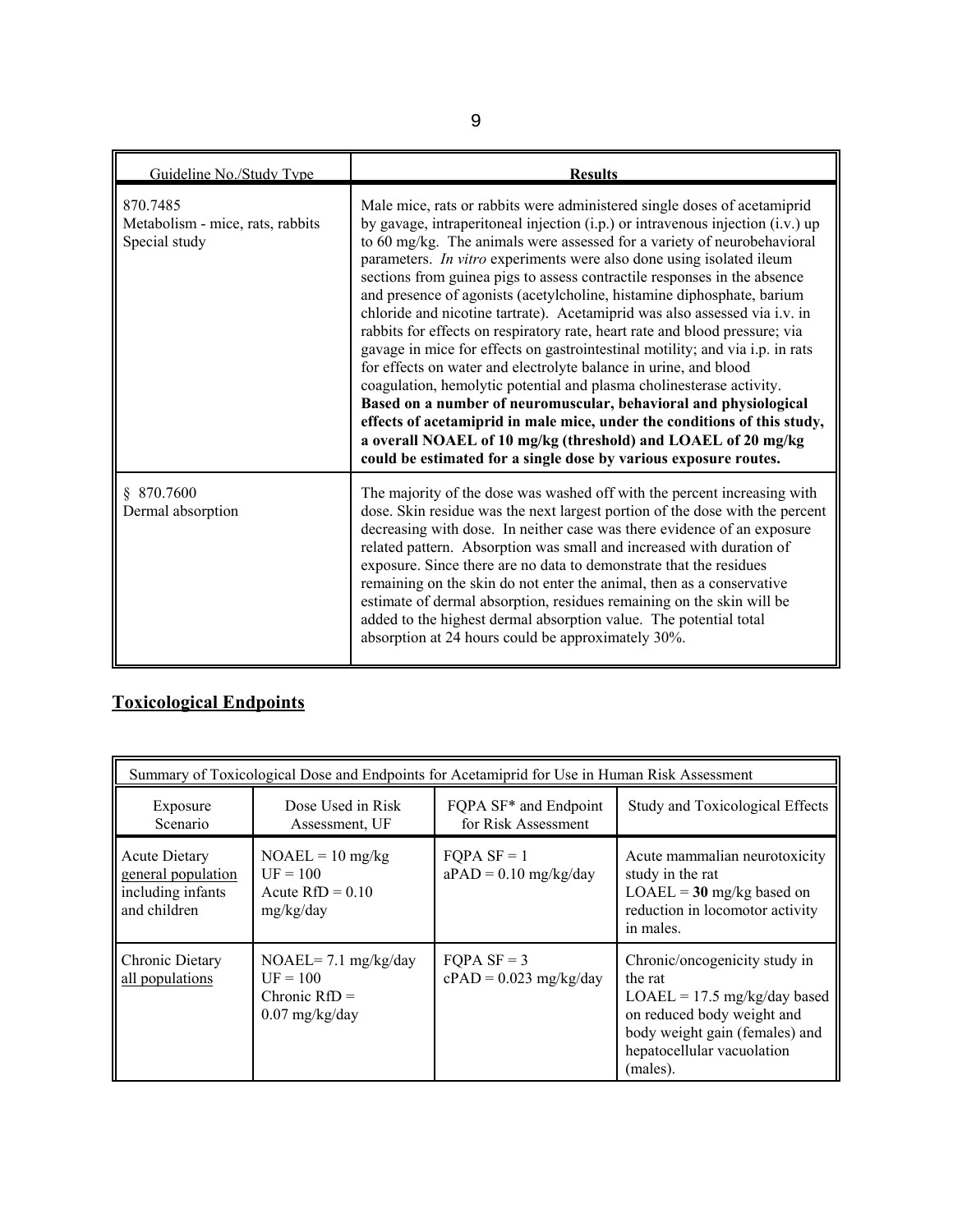| Exposure<br>Scenario                                                                                                | Dose Used in Risk<br>Assessment, UF                                              | FQPA SF <sup>*</sup> and Endpoint<br>for Risk Assessment   | <b>Study and Toxicological Effects</b>                                                                                                                                                                                                                                                                             |  |
|---------------------------------------------------------------------------------------------------------------------|----------------------------------------------------------------------------------|------------------------------------------------------------|--------------------------------------------------------------------------------------------------------------------------------------------------------------------------------------------------------------------------------------------------------------------------------------------------------------------|--|
| Short- and<br>Intermediate-Term<br>Incidental Oral (1<br>to 30 days and 1<br>month to 6<br>months)<br>(Residential) | $NOAEL =$<br>15 mg/kg/day                                                        | LOC for $MOE =$<br>300 (Residential)                       | Co-critical studies: subchronic<br>oral (rat); subchronic<br>neurotoxicity (rat)<br>developmental toxicity (rat);<br>$LOAEL = 50$ mg/kg/day based<br>on reductions in body weight,<br>body weight gain and food<br>consumption.                                                                                    |  |
| Short- and<br>Intermediate-Term<br>Dermal (1 to 30<br>days; and 1 month<br>to 6 months)<br>(Residential)            | oral study NOAEL=17.9<br>mg/kg/day<br>(dermal absorption rate $=$<br>30%         | LOC for $MOE =$<br>100 (Occupational)<br>300 (Residential) | 2-generation reproduction study<br>(rat)<br>$LOAEL = 51.0$ mg/kg/day based<br>on reductions in pup weights in<br>both generations, reductions in<br>litter size and viability and<br>weaning indices among $F_2$<br>offspring, significant delays in<br>age to attain vaginal opening<br>and preputial separation. |  |
| Long-Term Dermal<br>(6 months to<br>lifetime)<br>(Residential)                                                      | oral study NOAEL=7.1<br>mg/kg/day<br>(dermal absorption rate $=$<br>$30\%)$      | LOC for $MOE =$<br>100 (Occupational)<br>300 (Residential) | Chronic/oncogenicity study in<br>the rat<br>$LOAEL = 17.5$ mg/kg/day based<br>on reduced body weight and<br>body weight gain (females) and<br>hepatocellular vacuolation<br>(males).                                                                                                                               |  |
| Short- and<br>Intermediate-Term<br>Inhalation (1 to 30<br>days and 1 month<br>to 6 months)<br>(Residential)         | oral study NOAEL=17.9<br>mg/kg/day<br>(inhalation absorption<br>rate = $100\%$ ) | LOC for $MOE =$<br>100 (Occupational)<br>300 (Residential) | 2-generation reproduction study<br>(rat)<br>$LOAEL = 51.0$ mg/kg/day based<br>on reductions in pup weights in<br>both generations, reductions in<br>litter size and viability and<br>weaning indices among $F_2$<br>offspring, significant delays in<br>age to attain vaginal opening<br>and preputial separation. |  |
| Long-Term<br>Inhalation (6<br>months to lifetime)<br>(Residential)                                                  | oral study NOAEL=<br>7.1 mg/kg/day<br>(inhalation absorption<br>rate = $100\%$ ) | LOC for $MOE =$<br>100 (Occupational)<br>300 (Residential) | Chronic/oncogenicity study in<br>the rat<br>$LOAEL = 17.5$ mg/kg/day based<br>on reduced body weight and<br>body weight gain (females) and<br>hepatocellular vacuolation<br>(males).                                                                                                                               |  |
| Cancer (oral, dermal, inhalation) - not likely to be carcinogenic.                                                  |                                                                                  |                                                            |                                                                                                                                                                                                                                                                                                                    |  |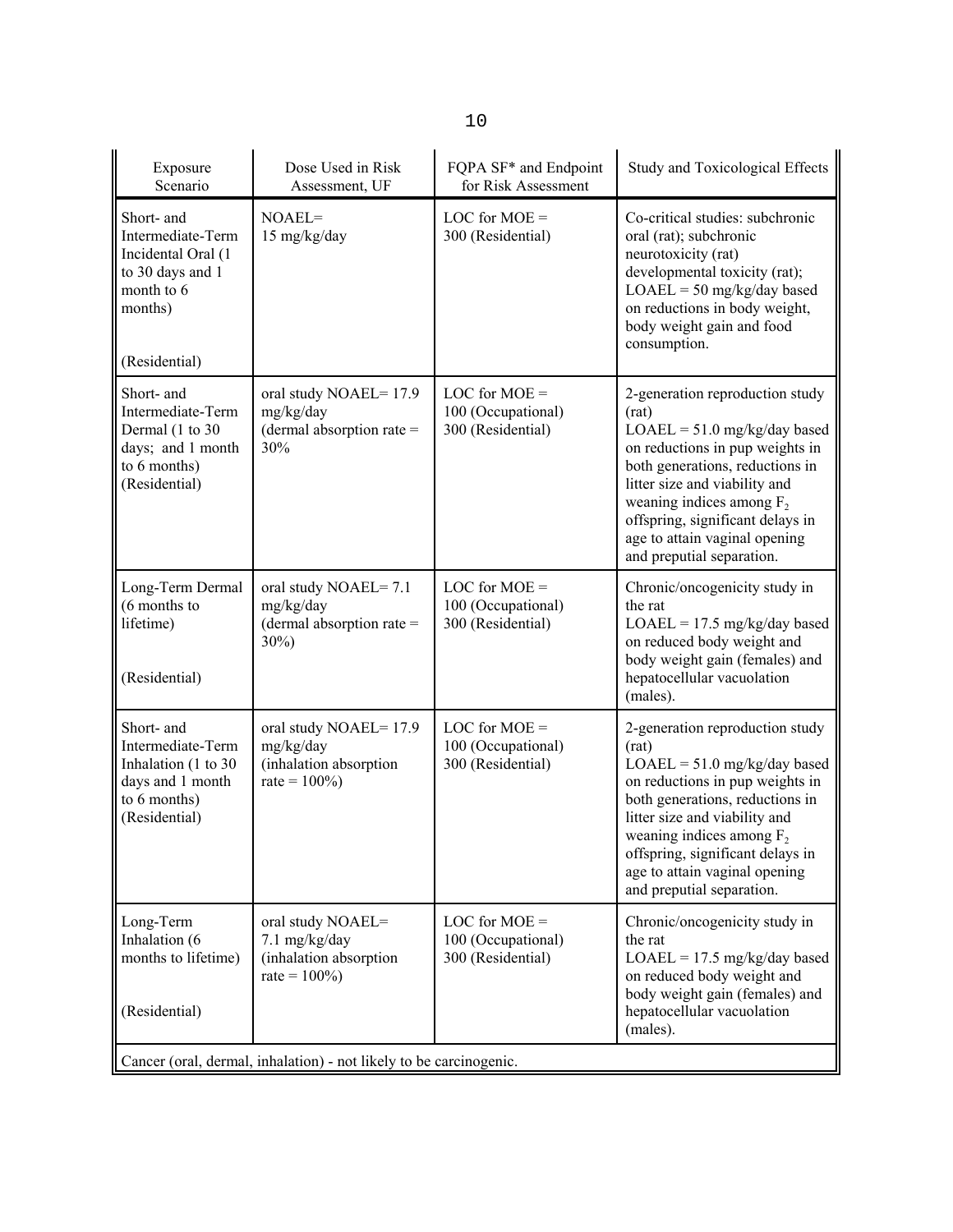|          | Dose Used in Risk |                                   | Study and Toxicological Effects |
|----------|-------------------|-----------------------------------|---------------------------------|
| Exposure |                   | FQPA SF <sup>*</sup> and Endpoint |                                 |
| Scenario | Assessment. UF    | for Risk Assessment               |                                 |

\* The reference to the FQPA Safety Factor refers to any additional safety factor that is retained due to concerns unique to the FQPA. The PAD (Population-adjusted Dose) incorporates the FQPA Safety Factor into the dose for use in risk assessment: PAD = RfD/FQPA SF.

#### **Endocrine Disruption**

There is no evidence of endocrine disruption following exposure to acetamiprid.

#### **EXPOSURE ASSESSMENT**

#### **Human Exposures and Risks**

#### **Acute and Chronic Dietary**

| Summary of the Tier 1 Dietary Exposure and Risk Analyses for Acetamiprid. |                                           |          |                        |          |             |
|---------------------------------------------------------------------------|-------------------------------------------|----------|------------------------|----------|-------------|
|                                                                           | Acute                                     |          | Chronic                |          | Cancer      |
| Population Subgroup                                                       | 95 <sup>th %</sup> ile Exposure,<br>mg/kg | $%$ aPAD | Exposure,<br>mg/kg/day | $%$ cPAD | Risk or MOE |
| U.S. Population (total)                                                   | 0.016921                                  | 17       | 0.005395               | 24       | NA.         |
| All Infants $(< 1$ year)                                                  | 0.038317                                  | 38       | 0.010261               | 45       |             |
| Children 1-6 years                                                        | 0.039606                                  | 40       | 0.014687               | 64       |             |
| Children 7-12 years                                                       | 0.022084                                  | 22       | 0.008072               | 35       |             |
| Females 13-50                                                             | 0.011451                                  | 11       | 0.003970               | 17       | <b>NA</b>   |
| <b>Males 13-19</b>                                                        | 0.011627                                  | 12       | 0.004460               | 19       |             |
| Males $20+$ years                                                         | 0.009624                                  | 10       | 0.003673               | 16       |             |
| Seniors $55+$                                                             | 0.010242                                  | 10       | 0.004005               | 17       |             |

1 % aPAD and % cPAD are exposures presented as percentages of the acute and chronic population-adjusted doses, respectively. For acetamiprid, the aPAD =  $0.1$  mg/kg; the cPAD =  $0.023$  mg/kg/day.

#### **Water Exposure/Risk Pathway**

For the surface water assessment, the application rate for citrus fruits was used, which represents the highest label rate (i.e., 0.25 lb a.i./A, applied twice at 7-day intervals) for a single application for any crop. (Note that while the highest label rate for a seasonal application to citrus fruits is 0.55 lb a.i./A, the modeled application rate was equal to only 0.50 lb a.i./A due to limitations imposed by the use of two applications at the highest single application rate.)

For the groundwater assessment, the application rate for pome fruits was used, which represents the highest label rate (i.e., 0.60 lb a.i./A/season, applied in four applications of 0.15 lb a.i./A) for a seasonal application for any crop.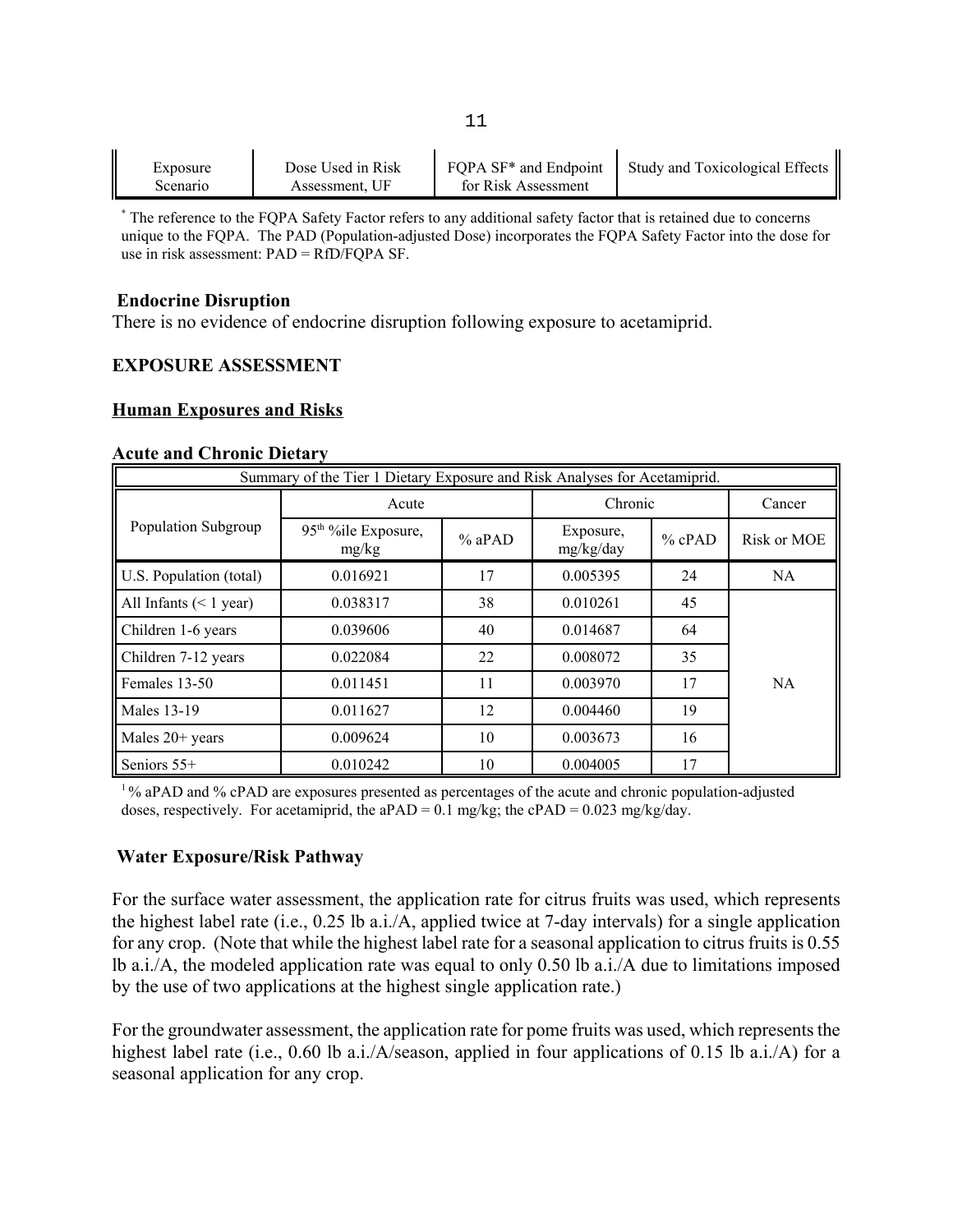| Tier I Eecs for Drinking Water Risk Assessment Based on Acetamiprid Use on Citrus Fruits <sup>1</sup> or Pome Fruits <sup>2</sup> . |                |                  |  |  |
|-------------------------------------------------------------------------------------------------------------------------------------|----------------|------------------|--|--|
| Water Source                                                                                                                        | Acute EEC, ppb | Chronic EEC, ppb |  |  |
| Surface water drinking water sources                                                                                                |                | 4.0              |  |  |
| Groundwater drinking water sources                                                                                                  | 0.0008         | 0.0008           |  |  |

<sup>1</sup>Surface water numbers were generated using a citrus fruit application scenario. <sup>2</sup>Groundwater numbers were generated using a pome fruits application scenario.

Acetamiprid is a mobile, rapidly biodegradable compound in most soils. The primary degradation pathway is aerobic soil metabolism. Acetamiprid is stable to hydrolysis at environmental temperatures, and photodegrades relatively slowly in water. Acetamiprid is metabolized moderately rapidly in aerobic aquatic systems, but is only slowly metabolized in anaerobic aquatic systems. Acetamiprid is expected to be moderately to highly mobile in most soils and aquatic sediments; however, based on guideline study data, it is not expected to be persistent in the environment.

### **Environmental Characteristics**

| <b>STUDY TYPE</b>       | <b>HALF LIFE/OTHER</b>                                                                                                                                                                                                                                                                                                                                                                                                                                                                                                                                                                   |  |
|-------------------------|------------------------------------------------------------------------------------------------------------------------------------------------------------------------------------------------------------------------------------------------------------------------------------------------------------------------------------------------------------------------------------------------------------------------------------------------------------------------------------------------------------------------------------------------------------------------------------------|--|
| <b>Hydrolysis</b>       | No significant hydrolysis at pH 5 and 7 (22, 35)<br>and 45°C and 9 at 22°C (Stable)                                                                                                                                                                                                                                                                                                                                                                                                                                                                                                      |  |
| Photolysis in Water     | Not a significant process with a half life of 34<br>days at pH 7 at $25^{\circ}$ C                                                                                                                                                                                                                                                                                                                                                                                                                                                                                                       |  |
| Photolysis on Soil      | No reliable data available to determine the half life<br>but all indications are that photodegradation on<br>soil is not an important process.                                                                                                                                                                                                                                                                                                                                                                                                                                           |  |
| Aerobic Soil Metabolism | A very important degradation process with short<br>half lives ranging from $\leq 1$ day to 8.2 days in all<br>studies with various US and European soils.<br>A half life of 8.2 days at 25°C in US loamy sand<br>soil, was used in the risk assessment. The major<br>degradate -methyl(6-chloro-3-pyridyl)methyl<br>amine, was substantially more persistent than the<br>parent acetamiprid, reaching a maximum of 73.3%<br>of the applied material after 121 days. Therefore,<br>the degradate was also addressed in the risk<br>assessment but was found to be of low<br>significance. |  |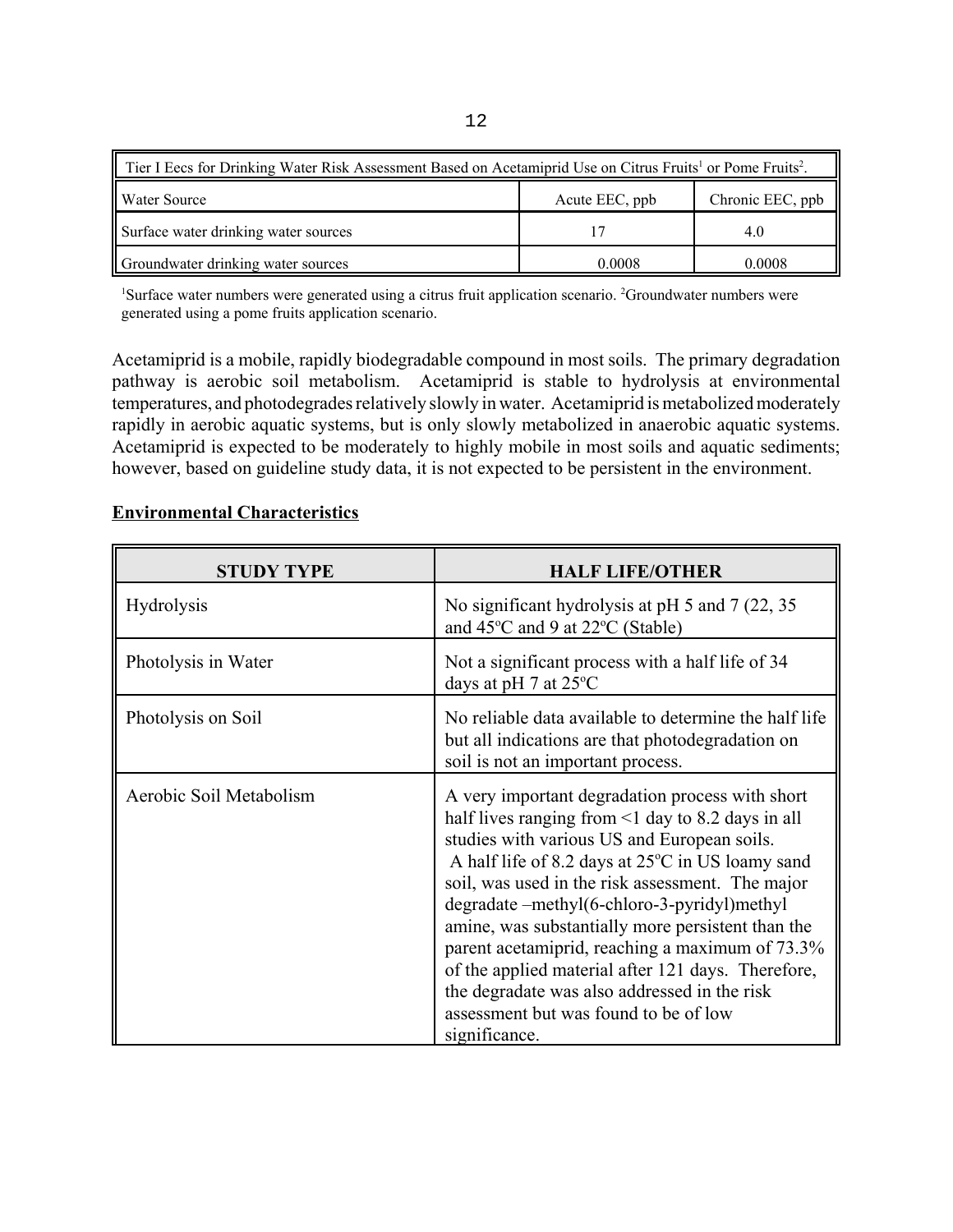| Anaerobic Aquatic Metabolism                 | An estimated half life of 45 days with the major<br>degradate -methyl(6-chloro-3-pyridyl)methyl<br>amine reaching a maximum of 62.3% of the<br>applied material after 6 months and declining to<br>32.5% at the 10 month interval. Two other<br>degradates reached a maximum level of 21% (1)<br>month) and 17.7% (6 months) and degraded<br>further thereafter |
|----------------------------------------------|-----------------------------------------------------------------------------------------------------------------------------------------------------------------------------------------------------------------------------------------------------------------------------------------------------------------------------------------------------------------|
| Mobility of acetamiprid                      | Moderately to highly mobile in four tested soils<br>with Kd values of less than $4.1(1/n)$ 0.82-0.91)<br>mL/g and Koc values in the range of $132-267$<br>mL/g at $20^{\circ}$ C                                                                                                                                                                                |
| Mobility of the degradates of<br>acetamiprid | Moderately to high mobility                                                                                                                                                                                                                                                                                                                                     |
| <b>Terrestrial Field Dissipation</b>         | Non persistent with dissipation half-lives of less<br>than 18 days in seven studies. Leaching to lower<br>depth was not significantly observed for the parent<br>acetamiprid. Surface water contamination is more<br>of a concern than ground water contamination due<br>to overland runoff.                                                                    |

## Potential to Contaminate Groundwater and Surface Water.

Available data indicate that acetamiprid is relatively non persistent and though it is mobile rapid degradation will reduce its potential to leach to groundwater. The primary degradation pathway for the compound is aerobic soil metabolism, which results in rapid biodegradation in soil. It is stable to hydrolysis at environmental temperatures, and photodegrades relatively slowly in water which makes it more persistent in water. Acetamiprid is a moderately to highly mobile in most soils and is not expected to bind strongly to aquatic sediments.

The potential for the degradation products to leach to groundwater is significantly higher being more persistent than the parent acetamiprid. The mobility and persistence of the major degradation product in the environment may result in groundwater contamination. However, all indications are that such contamination will not be of toxicological significance. Acetamiprid could potentially reach surface water via spray drift or runoff under certain environmental conditions.

The predicted estimated environmental concentrations (EEC's) for use in human health dietary risk assessment are presented in Table 1 (for additional information, see Section VI).

**Table 1. EEC's for use in human health risk assessment.**